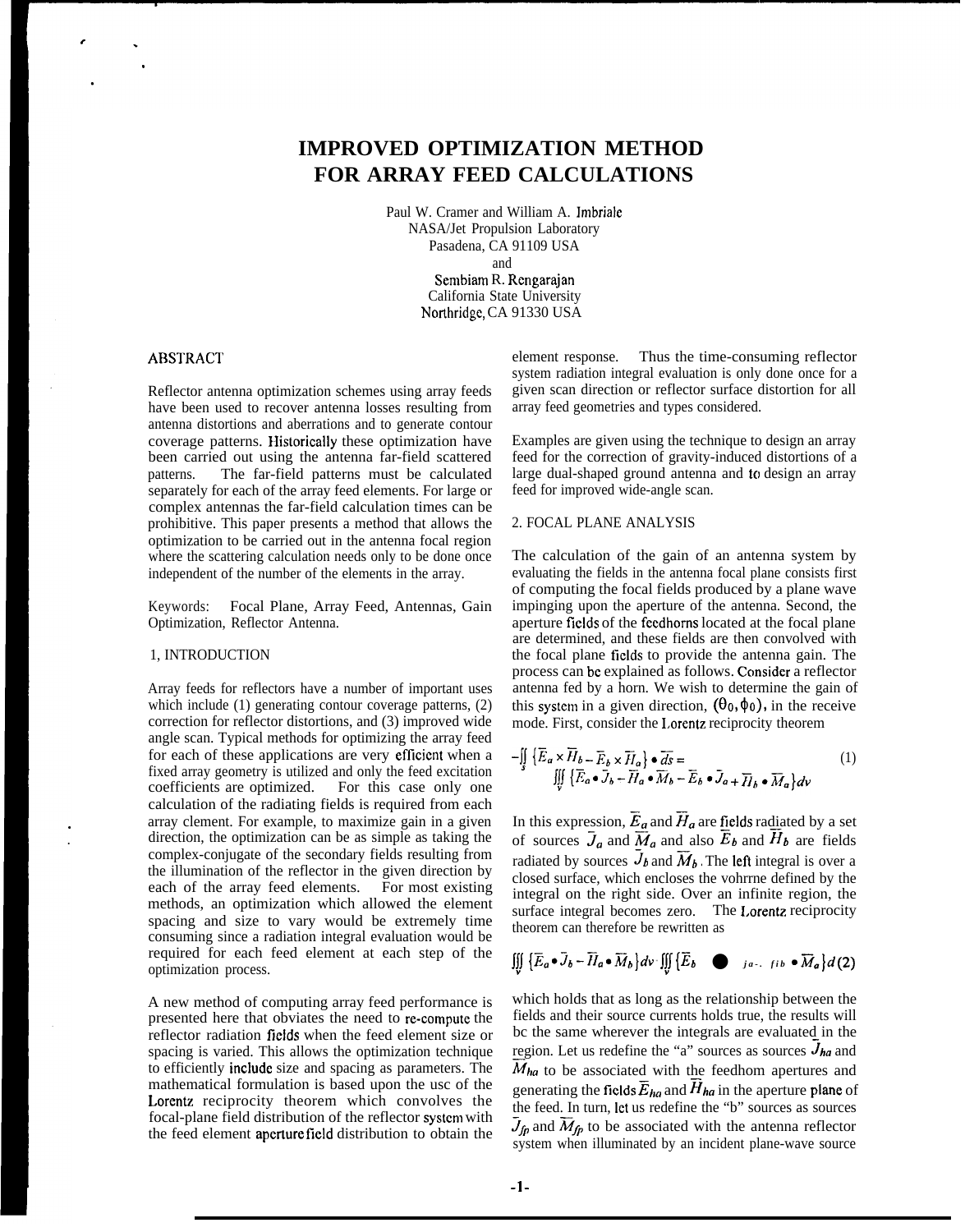from a direction  $(\theta_0, \phi_0)$ , and evaluated in the reflector system focal plane. The feedhorn apertures are defined to be co-planar with the antenna focal plane.

I

 $\sim$  .

Since the integration is limited to the aperture plane/focal plane, the integrals reduce to surface integrals. Each integral is proportional to the feedhom output voltage (Ref. 1). 'l'he lefl-hand equation is used since the program that generates the focal-plane equivalent currents outputs currents and the program that computes the feedhorn<br>aperture distributions outputs fields. The expression aperture distributions outputs fields. relating the feedhorn outputs  $v_{r_4}$  to the currents from the antenna reflector system and the feedhorn aperture fields is then

$$
\nu_{r_A} \propto \iint_S \left\{ \overline{E}_{ha} \bullet \overline{J}_{fp} - \overline{H}_{ha} \bullet \overline{M}_{fp} \right\} ds \tag{3}
$$

 $\overline{E}_{ha}$  and  $\overline{H}_{ha}$  should be determined in the presence of the antenna reflector system and the focal-plane currents  $J_{fp}$ and  $\overline{M}_{fp}$  should be obtained when the feedhorn is present. Such computations would require that the interactions between the feedhorn and the reflectors be taken into consideration. Taking into account these interactions seriously complicates the analysis and increases the computational time. Often  $\overline{E}_{ha}$  and  $\overline{H}_{ha}$  are approximated to the aperture fields of a horn radiating into an infinite homogeneous free space (no reflector) and the focal-plane currents  $J_{fp}$  and  $\overline{M}_{fp}$  of the antenna reflector system are also obtained in the absence of a feed. This is a reasonable assumption when the feed and antenna reflector system are widely separated in terms of wavelengths.

As will be seen later, there is also a need to obtain the pcrforrnancc of a fecdhorn in the presence of a plane-wave incident field arriving from a direction  $(\theta_p, \phi_p)$  and in the absence of the antenna reflector system. In the same manner as presented above, it can be shown that the output voltage for such a feedhom is

$$
\nu_{r_P} \propto \iint\limits_{s} \left\{ \overline{E}_{ha} \bullet \overline{J}_{pw} - \overline{H}_{ha} \bullet \overline{M}_{pw} \right\} ds \quad (4)
$$

where  $\bar{J}_{\rho w}$  and  $\bar{M}_{\rho w}$  arc the currents in the feed-aperture plane due to the incident plane-wave field.

In Equations (3) and (4), the proportionality constants should be the same, a function of the horn aperture characteristics. The proportionality constants can be eliminated by performing the ratio of Equations (3) and (4) as follows

$$
\frac{V_{r_A}}{V_{r_P}} = \frac{\iint\limits_{S} \{ \overline{E}_{ha} \bullet \overline{J}_{fp} - \overline{H}_{ha} \bullet \overline{M}_{fp} \} ds}{\iint\limits_{S} \{ \overline{E}_{ha} \bullet \overline{J}_{pw} - \overline{H}_{ha} \bullet \overline{M}_{pw} \} ds}
$$
(5)

Let us now consider two transmit situations. First let the feedhorn radiate in the absence of the antenna reflectors and let the radiated field at  $(r, \theta_p, \phi_p)$  be  $E_h$  and the power be  $P_o$ . Then the gain of the feedhorn in the direction  $(\theta_p, \phi_p)$  is

$$
G_h = \frac{4\pi r^2}{\eta P_o} |E_h|^2 \tag{6}
$$

Next, let the horn illuminate the reflector system. The scattered field at  $(r, \theta_o, \phi_o)$  is  $E_a$ . Assume that the power that is radiated by the feedhorn is still  $P_{\rho}$ . Then the gain of the complete antenna system in the direction  $@o, \phi_0$ ) is

$$
G_a = \frac{4\pi r^2}{\eta P_o} \left| E_a \right|^2 \tag{7}
$$

and consequently

$$
G_a = G_h \frac{|E_a|^2}{|E_h|^2}
$$
 (8)

From reciprocity wc know that the radiated fields and horn output voltages are related by

$$
\frac{|E_a|^2}{|E_b|^2} = \frac{|v_{r_a}|^2}{|v_{r_p}|^2}
$$
\n(9)

Therefore by combining Equations (5) and (9) the overall gain of the reflector antenna system can be found in the rcccive mode from

$$
G_a = G_h \cdot \left[ \frac{\left| \iint\limits_{\mathcal{J}} {\{\overline{E}_{ha} \bullet \overline{J}_{fp} - \overline{H}_{ha} \bullet \overline{M}_{fp}\} ds} \right|}{\left| \iint\limits_{\mathcal{J}} {\{\overline{E}_{ha} \bullet \overline{J}_{pw} - \overline{H}_{ha} \bullet \overline{M}_{pw}\} ds} \right|} \right]^2 \qquad (10)
$$

It should be noted that  $(\theta_0, \phi_0)$  and  $(\theta_p, \phi_p)$  need not be the same and therefore  $(\theta_p, \phi_p)$  has been set to (0.0,0.0) for simplicity of analysis when evaluating the interactions of the array feed with an incident plane wave.

#### 3. OPTIMIZATION TECHNIQUE

The optimization technique used in obtaining the maximum gain for an antenna reflector system illuminated by a group or an array of feed elements is referred to as the conjugate weight or match method. Consider a reflector antenna with an array feed operating in the transmit mode and with each feed element excited with equal signal levels. In some direction  $(0, 0, \phi_0)$ , in which the maximum output fields are desired, the output field for each feed element is determined. Let  $f_i$  represent the complex output field voltage of the antenna for feed element  $i$  in the direction  $(\theta_0, \phi_0)$ . Then the maximum or optimum output field in that direction would be

$$
\nu_t = \sum_{i=1}^N f_i f_i \tag{11}
$$

If in the receive mode  $c_i$  is the output voltage from the *i-th* feed element of the reflector antenna system when illuminated with a plane wave arriving from the direction  $(\theta_0, \phi_0)$ , then the total received signal from the antenna where each feed element is weighted by its complex conjugate is

$$
v_r = \sum_{i=1}^{N} c_i^* c_i \tag{12}
$$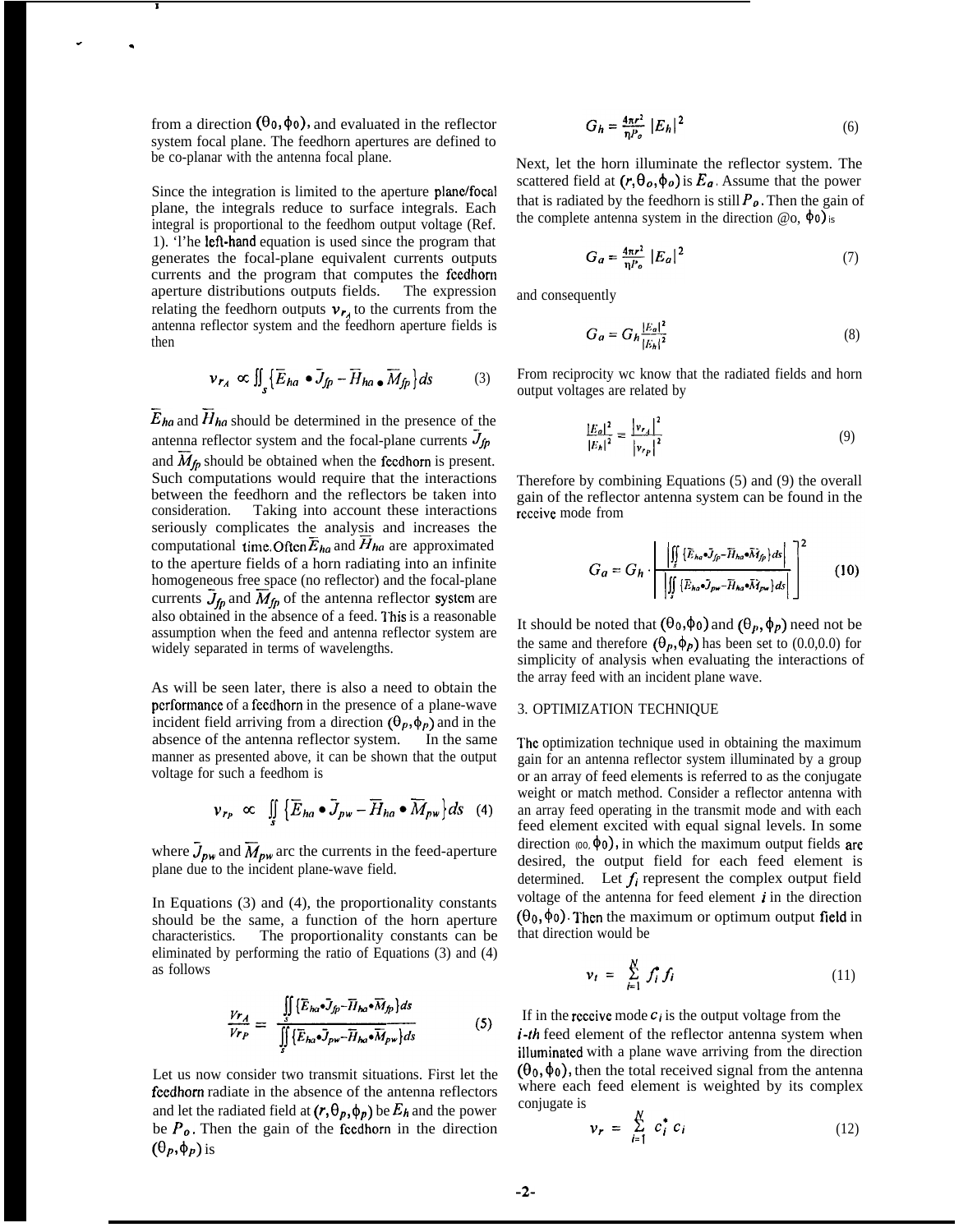From reciprocity,  $\frac{c_i}{f_i}$  = const for all i. Therefore, except for a constant, the expressions that are based on the complex weighting in the receive mode are identical to those in the transmit mode. Thus  $v_r$  also represents an optimum gain solution. In this analysis, the effects of mutual coupling between array elements has been ignored. For the size and type of feed elements considered in this study, this is not a limitation.

.

. ,

> If the integral portion of Equations (3) and (4) are rewritten as follows

$$
c_i = \iint\limits_{S} \left\{ \overrightarrow{E}_{ha_i} \bullet \overrightarrow{J}_{fp} - \overrightarrow{H}_{ha_i} \bullet \overrightarrow{M}_{fp} \right\} ds \qquad (13)
$$

$$
d_i = \iint\limits_{S} \left\{ \overline{E}_{ha_i} \bullet \overline{J}_{pw} - \overline{H}_{ha_i} \bullet \overline{M}_{pw} \right\} ds \quad (14)
$$

and by the use of Equation (12), Equation (10) can be rewritten as

$$
G_a = G_h \cdot \left[\begin{array}{c} \sum\limits_{i=1}^N \varepsilon_i^* c_i \\ \sum\limits_{i=1}^N c_i^* d_i \end{array}\right]^2 \tag{15}
$$

This expression is used to determine the optimum antenna gain simply by knowing the focal-plane currents of the antenna, the array feed geometry, and the feed element aperture fields.  $G_h$ , the gain of the array feed in the absence of the antenna reflectors, is obtained by first performing a physical optics integration over the  $E_{ha}$  fields in each feed element aperture to obtain thefar-field pattern for each element, Then the power and peak fields are computed from the total fields from all elements in the conventional manner and used to compute  $G_h$ .

The analysis method consisted of computing the focal-plane currents of a reflector systcm using reverse (receive mode) scattering programs. Physical optics is used for a single-reflector antenna design and a combination of geometrical optics off the main reflector and physical optics off of a subreflector is used in a dual-reflector antenna system. Both electric and magnetic focal-plane currents arc computed on a fixed grid over which the array feed element aperture distributions are superimposed. This grid becomes the integration grid over which the convolution of the focal-plane currents and feed aperture field distributions arc integrated. The feed aperture fields are in effect interpolated to fall on the points established by the reverse scattering program's focal-plane grid. To generate the feed element aperture fields at the required grid locations, the far-field element patterns are expanded into a set of circular waveguide modes. These modes can then be evaluated at the required grid location to obtain the feed-aperture fields.

## 4. USE OF OPTIMIZATION TO MINIMIZE BEAM SCAN LOSS

One application of the optimization approach described in this paper is to minimize the scan losses of an antenna where the antenna beam has been scanned off the axis of symmetry. The test case used consisted of a

423.55-cm-diameter parabolic reflector with an F/D of 0.5. The compensating array feed consisted of 37 elements 1.588 cm in diameter. The main beam is scanned 6.15 degrees off the axis of symmetry. The primary array element that provides the required beam scan is located 24,356 cm off the antenna axis. The frequency is 11.8 GHz. The gain of the antenna with the single feed element is 44.8 dB. With complex conjugated weights applied to 37 elements, the gain is 51.9 dB, for a net improvement of 7.1 dB. For a 19-element version of the array, a gain of 50.4 dB is obtained, for an improvement of 5.6 dB. For a seven-element array, a gain of 49.1 dB is obtained, for an improvement of 4.3 dB.

## 5. COMPENSATING REFLECTOR DISTORTIONS BY OPTIMIZATION

As was mentioned in the introduction, the main purpose of the focal-plane optimization technique was to reduce the amount of computer time required to arrive at a solution This is particularly true for studying large complex antennas such as the 34-meter beam-waveguide dual-shaped reflector antennas operating at 33.67 GHz that are used at the Jet Propulsion Laboratory/NASA deep space tracking network. In the conventional far-field optimization approach (Ref. 2), a full scattering calculation is required for each array feed element, for each antenna configuration, and for each array geometry. In the focal-plane analysis, a scattering calculation is required only for each antenna configuration. Any number of array geometries and any number of feed elements can be studied with out any further scattering calculations. With the large number of reflectors involved with beam-wavcguide antennas and with the analysis being carried out at Ka-band, computation times of 6 hours or more are common, thus limiting the number of scattering calculations for this type of applications is important. Although the ultimate application of this technique is for beam-w avcguide antennas, to expedite the validation of the technique, the initial calculations were limited to the focal-plane of a dual-reflector antenna and these results are reported here. The goal was to compensate the 34-meter antenna for gain losses that result from gravity-induced distortions as a function of the antenna's elevation angle *where* the surface is adjusted for minimum distortion at a 45-dcgrcc elevation angle.

The case used for the evaluation consisted of an array feed of seven equal sized elements in a circular cluster on a triangular grid. The first step was to select an element size that minimized the antenna loss at one of the distortion extremes such as at an elevation angle of 7.5 degrees. A set of 13 element diameters were selected ranging from 2 cm to 13 cm. For each element diameter, the focal-plane optimization technique was used to determine the feed-element weights that gave the best performance improvement. Figure 1 contains two curves. The first curve shows the performance of the antenna that results from a single on-axis clement as a function of element size. The second curve shows the best performance for an array of elements. From the curve it was found that an array of elements with diameters of 9.26 cm gave the best performance. Calculations using the optimization